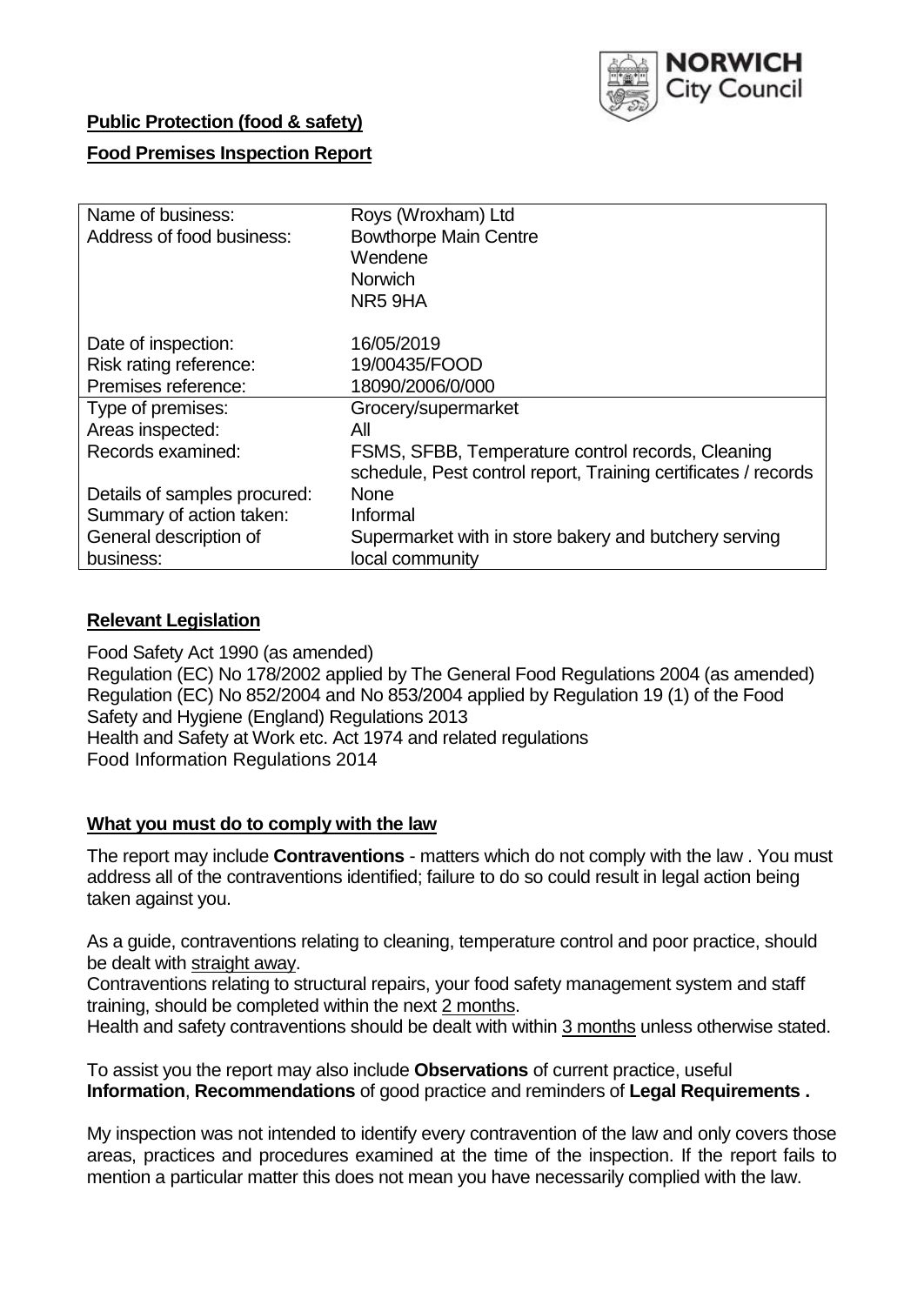# **FOOD SAFETY**

#### **How we calculate your Food Hygiene Rating:**

The food safety section has been divided into the three areas which you are scored against for the hygiene rating: 1. food hygiene and safety procedures, 2. structural requirements and 3. confidence in management/control procedures. Each section begins with a summary of what was observed and the score you have been given. Details of how these scores combine to produce your overall food hygiene rating are shown in the table.

| <b>Compliance Area</b>                     |          |    |                | <b>You Score</b> |           |    |           |    |                |  |  |
|--------------------------------------------|----------|----|----------------|------------------|-----------|----|-----------|----|----------------|--|--|
| Food Hygiene and Safety                    |          |    | $\Omega$       | 5                | 10        | 15 | 20        | 25 |                |  |  |
| <b>Structure and Cleaning</b>              |          |    | $\overline{0}$ | 5                | 10        | 15 | 20        | 25 |                |  |  |
| Confidence in management & control systems |          |    | 0              | 5                | 10        | 15 | 20        | 30 |                |  |  |
|                                            |          |    |                |                  |           |    |           |    |                |  |  |
| <b>Your Total score</b>                    | $0 - 15$ | 20 | $25 - 30$      |                  | $35 - 40$ |    | $45 - 50$ |    | > 50           |  |  |
| Your Worst score                           | 5        | 10 | 10             |                  | 15        |    | 20        |    |                |  |  |
|                                            |          |    |                |                  |           |    |           |    |                |  |  |
| <b>Your Rating is</b>                      | 5        | 4. | 3              |                  | 2         |    |           |    | $\overline{0}$ |  |  |

Your Food Hygiene Rating is 5 - a very good standard



## **1. Food Hygiene and Safety**

Food hygiene standards are high. You demonstrated a very good standard of compliance with legal requirements. You have safe food handling practices and procedures and all the necessary control measures to prevent cross-contamination are in place. Some minor contraventions require your attention. **(Score 5)**

### Contamination risks

**Contravention** The following exposed food to the general risk of cross-contamination with bacteria or allergens or its physical contamination with dirt, foreign objects or chemicals:

 Electric Fly Killers sited above a food preparation table in bakery and mincing machine in butchery.

**Observation** I was pleased to see you were able to demonstrate effective controls to prevent cross-contamination.

#### Hand-washing

**Contravention** The following indicated that hand-washing was not suitably managed:

• the wash hand basin was obstructed by a mop and broom in the butchery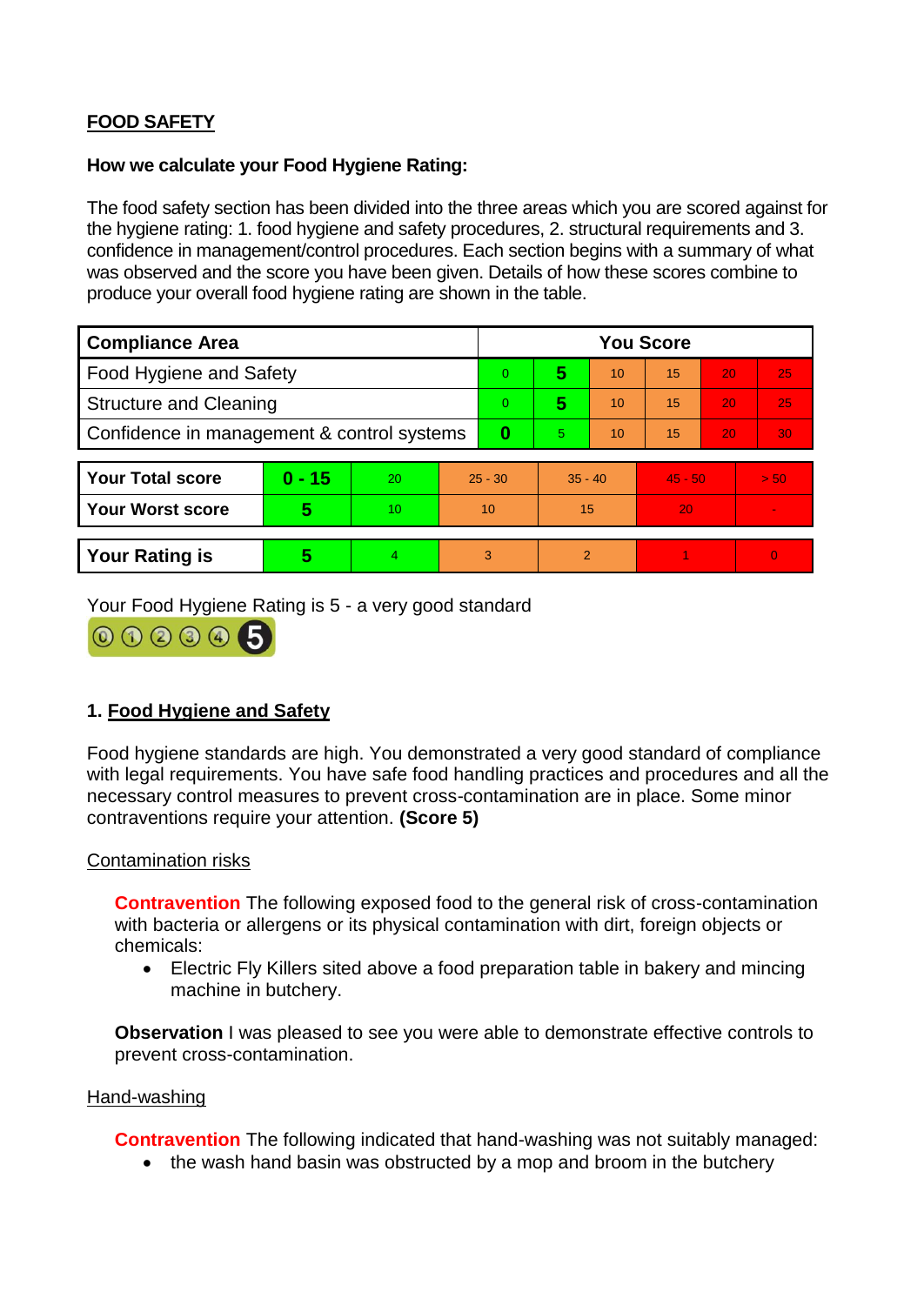• faulty paper towel dispenser in butchery.

## Personal Hygiene

**Observation** I was pleased to see that standards of personal hygiene were high.

### Temperature Control

**Observation** I was pleased to see you were able to limit bacterial growth and/or survival by applying appropriate temperature controls at points critical to food safety and that you were monitoring temperatures.

### Poor Practices

**Observation** Raw packaged bacon stored directly next to wrapped ready to eat foods/drink on promotion with no clear separation/division or adequate divider. This was later attended to when I brought this to your attention.

## **2. Structure and Cleaning**

The structure facilities and standard of cleaning and maintenance are all of a good standard and only minor repairs and/or improvements are required. Pest control and waste disposal provisions are adequate. The minor contraventions require your attention. **(Score 5)**

### Cleaning of Structure

**Contravention** The following items were dirty and require more frequent and thorough cleaning:

• floor in butcher.y

### Cleaning Chemicals / Materials / Equipment and Methods

**Observation** I was pleased to see that the premises was kept clean and that your cleaning materials, methods and equipment were able to minimise the spread of harmful bacteria between surfaces.

### **3. Confidence in Management**

A food safety management system is in place and you comply fully with the law. Hazards to food are understood properly controlled managed and reviewed. Your records are appropriate and being maintained. All your staff are suitably supervised and trained. You have a very good track record. **(Score 0)**

### Type of Food Safety Management System Required

**Observation** Your SFBB/food safety management system was in place and working well. I was confident you had effective control over hazards to food.